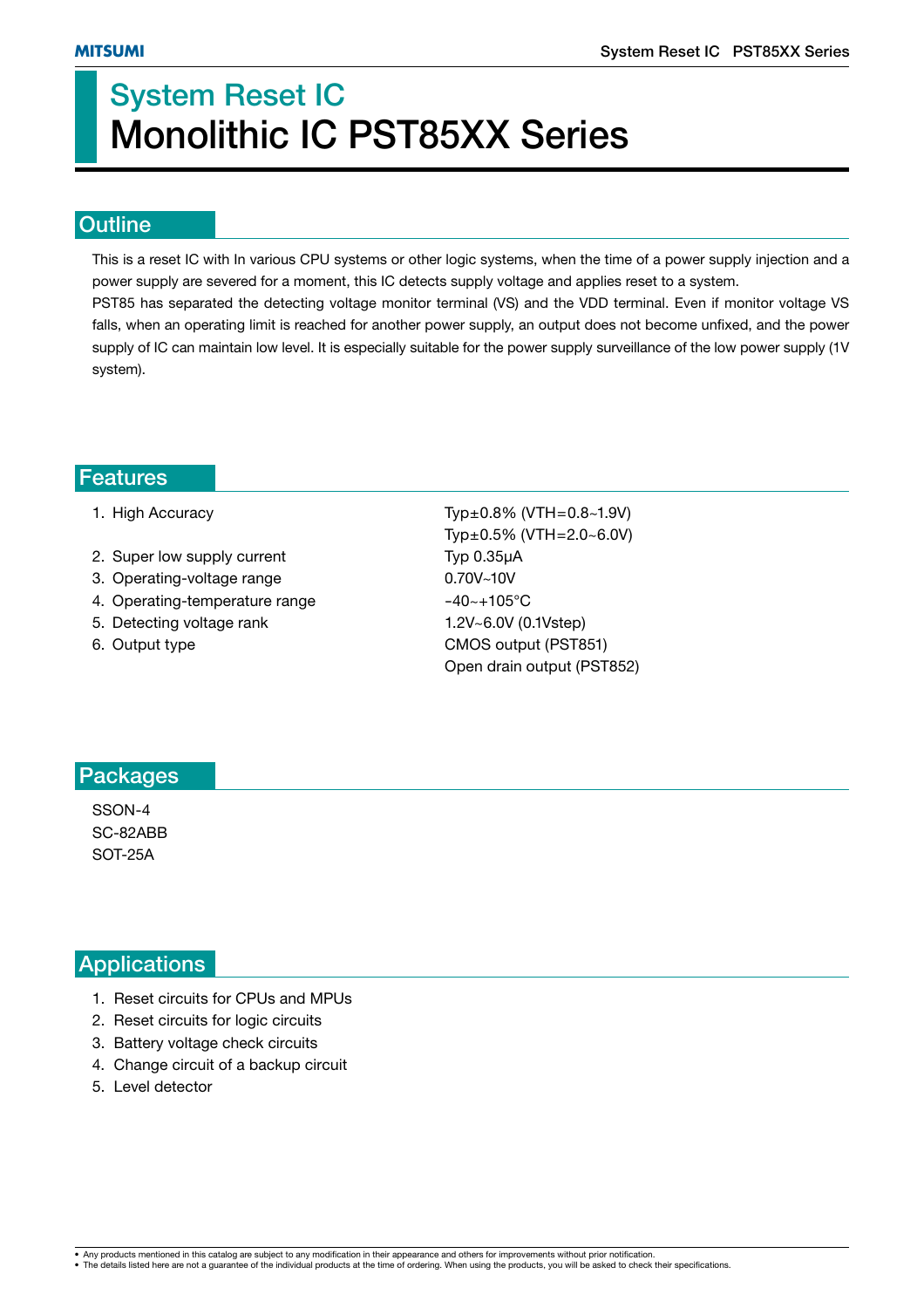# **Block Diagram**



**Pin Assignment** 



|   | GND        |
|---|------------|
| 2 | OUT        |
| 3 | VS         |
|   | <b>VDD</b> |

SSON-4 (TOP VIEW)



1 OUT **2** VDD **2** VDD **3** GND **4** NC

SOT-25A (TOP VIEW)

| 3 | <b>GND</b> |
|---|------------|
| 4 | <b>NC</b>  |
| 5 | VS         |
|   |            |

| 3              |
|----------------|
|                |
|                |
|                |
| $\overline{2}$ |
|                |
|                |

|   | າ |    |            |
|---|---|----|------------|
| Ź |   |    | <b>GND</b> |
|   |   | ٠, | <b>VDD</b> |
|   | 2 | a  | VS.        |
|   |   |    | <b>OUT</b> |

SC-82ABB (TOP VIEW)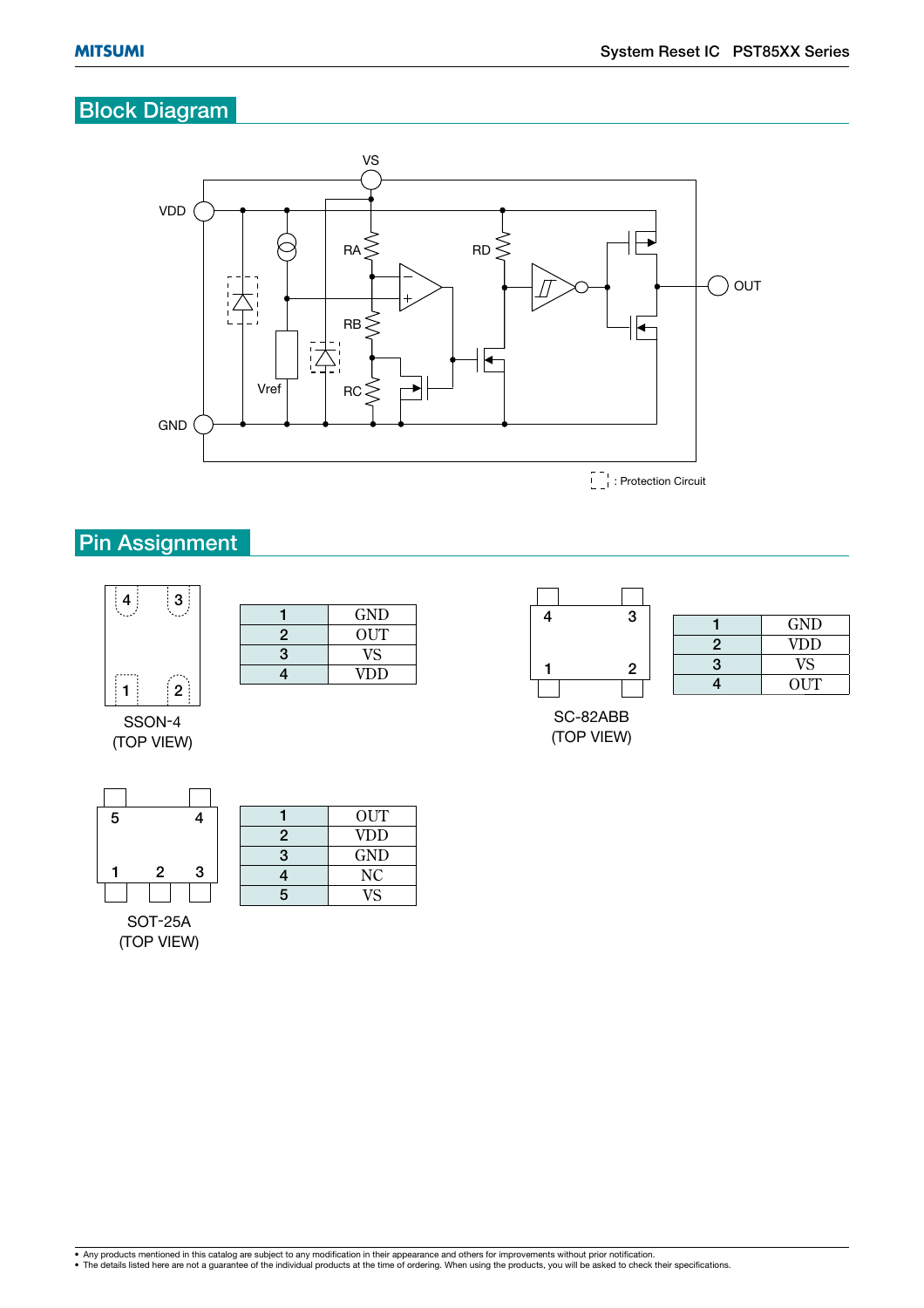# **Pin Description**

#### **SSON-4**

| Pin No. | Pin name   | <b>Functions</b>        |
|---------|------------|-------------------------|
|         | <b>GND</b> | GND Pin                 |
| 2       | OUT        | Reset Signal Output Pin |
| 3       | VS         | Sence Pin               |
|         | Vnn        | V <sub>DD</sub> Pin     |

### **SOT-25A**

| Pin No. | Pin name                | <b>Functions</b>        |
|---------|-------------------------|-------------------------|
|         | <b>OUT</b>              | Reset Signal Output Pin |
| 2       | $\operatorname{V_{DD}}$ | V <sub>DD</sub> Pin     |
| 3       | <b>GND</b>              | <b>GND</b> Pin          |
|         | NC.                     | No Connection           |
|         | VS                      | Sence Pin               |

# **Absolute Maximum Ratings**

| <b>Item</b>                   | Symbol          | Ratings       |                  | <b>Units</b>    |  |
|-------------------------------|-----------------|---------------|------------------|-----------------|--|
| Supply voltage                | VDD max.        | $-0.3-12.0$   |                  | V               |  |
|                               | OUT             | <b>PST851</b> | $-0.3-(VDD+0.3)$ |                 |  |
| Output voltage                |                 | <b>PST852</b> | $-0.3-12.0$      | V               |  |
| Output voltage                | VS              | $-0.3-12.0$   |                  | V               |  |
| Input current $(V_{DD})$      | I <sub>DD</sub> | 20            |                  | mA              |  |
| Output current (RESET, RESET) | <b>I</b> OUT    | 20            |                  | mA              |  |
|                               |                 | SSON-4        | 330 (Note1)      |                 |  |
| Power dissipation             | $P_D$           | SC-82ABB      | 150              | mW              |  |
|                               |                 | $SOT-25A$     | 150              |                 |  |
| Operating temperature         | <b>TOPR</b>     | $-40$ $-105$  |                  | $\rm ^{\circ}C$ |  |
| Storage temperature           | <b>TSTG</b>     | $-65$ ~+150   |                  | $\rm ^{\circ}C$ |  |

Note1 : With PC board of glass epoxy. (The tab pin is not connected with PC board.) PC board size of 110×40×0.8mm

# **Recommended Operating Conditions**

| ltem                         | Symbol | Ratings      | Units          |  |
|------------------------------|--------|--------------|----------------|--|
| <b>Operating temperature</b> | Topr   | $-40$ $-105$ | $\circ$ $\cap$ |  |
| Supply voltage               | 'DD-   | $+0.70-10.0$ |                |  |

### **SC-82ABB**

| Pin No. | Pin name   | <b>Functions</b>        |
|---------|------------|-------------------------|
|         | <b>GND</b> | GND Pin                 |
| 2       | Vnn        | V <sub>DD</sub> Pin     |
| VS.     |            | Sence Pin               |
|         | OUT        | Reset Signal Output Pin |

<sup>•</sup> Any products mentioned in this catalog are subject to any modification in their appearance and others for improvements without prior notification.<br>• The details listed here are not a guarantee of the individual products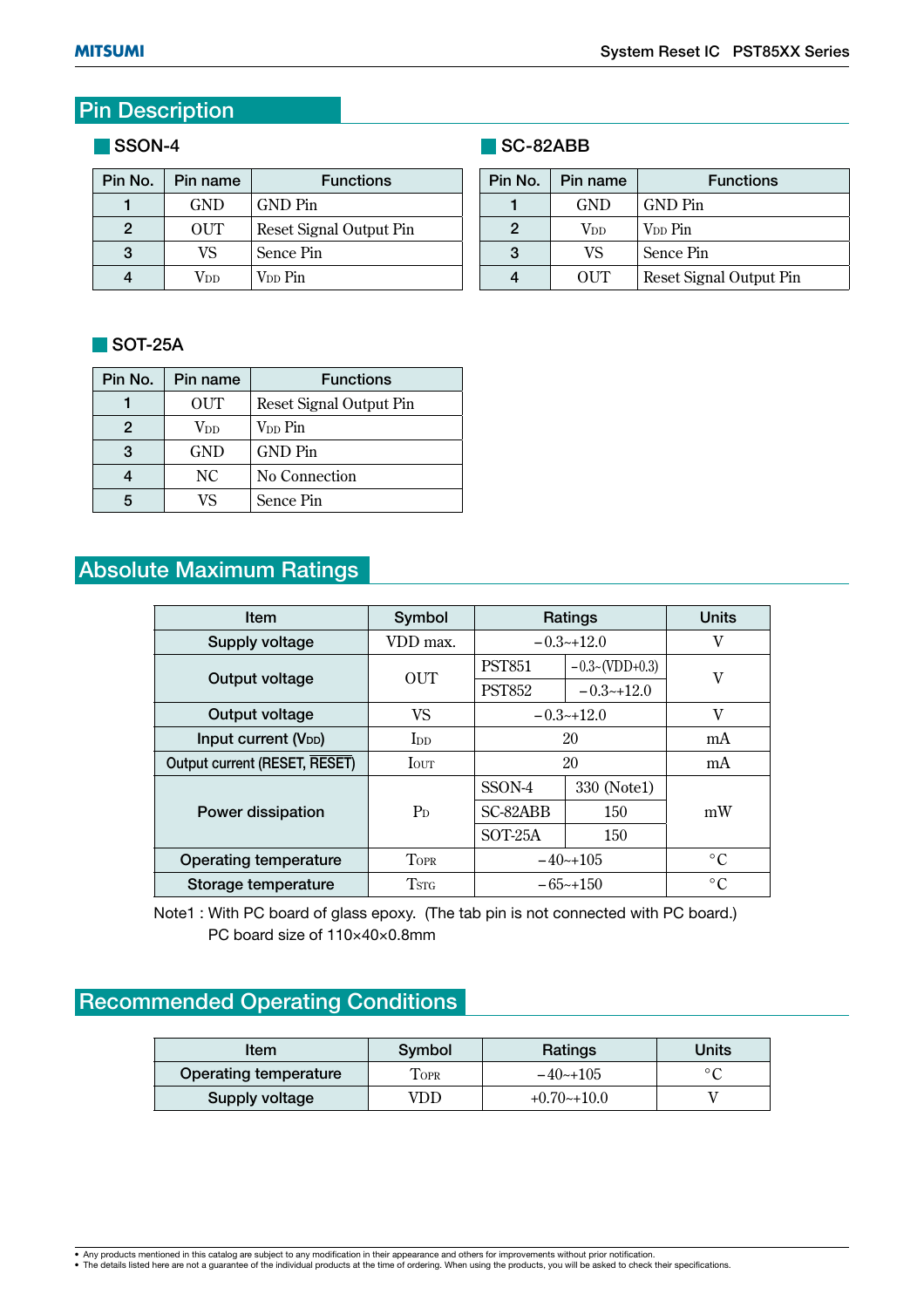# **Model Name**

# **P S T 8 5 A U a b c d e**

| a                  |               |           | b              |                  | C               |        | d        |                               | e                                            |  |  |
|--------------------|---------------|-----------|----------------|------------------|-----------------|--------|----------|-------------------------------|----------------------------------------------|--|--|
| <b>Output Type</b> |               | Dalay Pin |                | <b>VDET Rank</b> |                 | Packge |          | <b>Packing Specifications</b> |                                              |  |  |
|                    | Push<br>Pull  | A         | N <sub>0</sub> | 080              | $V$ TH= $0.80V$ | R      | SSON-4B  | R                             | <b>RHOUSING</b><br>Halogen-contained Product |  |  |
| 2                  | Open<br>Drain |           |                |                  |                 | U      | SC-82ABB | L                             | L HOUSING<br>Halogen-contained Product       |  |  |
|                    |               |           |                | 600              | $V$ TH= $6.00V$ | N      | SOT-25A  | M                             | R HOUSING<br>Halogen-free Product            |  |  |
|                    |               |           |                |                  |                 |        |          | H                             | L HOUSING<br>Halogen-free Product            |  |  |

note1 : This device is tested at Ta=25°C, over temperature limits guaranteed by design only.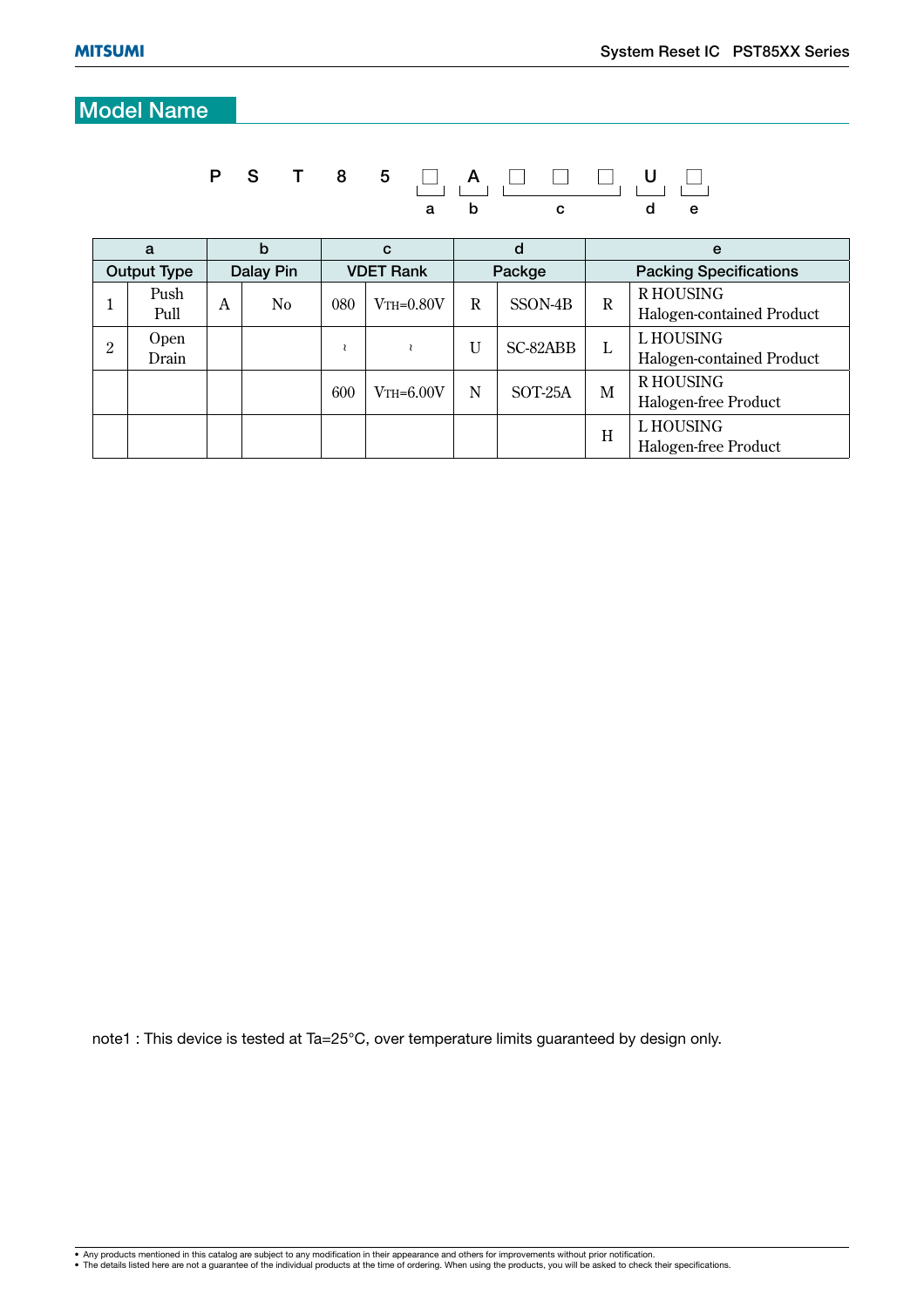# **Electrical Characteristics (Except where noted otherwise Ta=25°C)**

| Item                   | Symbol          | <b>Measurement conditions</b> | Rank | Min.                       | Typ.   | Max.   | <b>Units</b> | Circuit        |
|------------------------|-----------------|-------------------------------|------|----------------------------|--------|--------|--------------|----------------|
|                        |                 |                               |      | 0.7936                     | 0.8000 | 0.8064 |              |                |
|                        |                 |                               | 0.8V | 0.7800                     |        | 0.8200 |              |                |
|                        |                 |                               |      | 0.8928                     | 0.9000 | 0.9072 |              |                |
|                        |                 |                               | 0.9V | 0.8775                     |        | 0.9225 |              |                |
|                        |                 |                               |      | 0.9920                     | 1.0000 | 1.0080 |              |                |
|                        |                 |                               | 1.0V | 0.9750                     |        | 1.0250 |              |                |
|                        |                 |                               |      | 1.0912<br>1.1000<br>1.1088 |        |        |              |                |
|                        |                 |                               | 1.1V | 1.0725                     |        | 1.1275 |              |                |
|                        |                 |                               |      | 1.1904                     | 1.2000 | 1.2096 |              |                |
|                        |                 |                               | 1.2V | 1.1700                     |        | 1.2300 |              |                |
|                        |                 |                               |      | 1.2896                     | 1.3000 | 1.3104 |              |                |
|                        |                 |                               | 1.3V | 1.2675                     |        | 1.3325 |              |                |
|                        |                 |                               |      | 1.3888                     | 1.4000 | 1.4112 |              |                |
|                        |                 |                               | 1.4V | 1.3650                     |        | 1.4350 |              |                |
|                        |                 |                               |      | 1.4880                     | 1.5000 | 1.5120 |              |                |
|                        |                 |                               | 1.5V | 1.4625                     |        | 1.5375 |              |                |
|                        |                 |                               |      | 1.5872                     | 1.6000 | 1.6128 |              |                |
|                        |                 |                               | 1.6V | 1.5600                     |        | 1.6400 |              |                |
|                        |                 |                               |      | 1.6864                     | 1.7000 | 1.7136 |              | $\overline{2}$ |
|                        |                 |                               | 1.7V | 1.6575                     |        | 1.7425 |              |                |
|                        |                 |                               |      | 1.7856                     | 1.8000 | 1.8144 |              |                |
|                        |                 | $VDD=VTH+1V$                  | 1.8V | 1.7550                     |        | 1.8450 |              |                |
| <b>Reset threshold</b> | V <sub>TH</sub> | Ta=+25 $\rm{^{\circ}C}$       | 1.9V | 1.8848                     | 1.9000 | 1.9152 | $\mathbf{V}$ |                |
|                        |                 |                               |      | 1.8525                     |        | 1.9475 |              |                |
|                        |                 | Ta= $-40$ ~+85°C              | 2.0V | 1.9900                     | 2.0000 | 2.0100 |              |                |
|                        |                 |                               |      | 1.9500                     |        | 2.0500 |              |                |
|                        |                 |                               | 2.1V | 2.0895                     | 2.1000 | 2.1105 |              |                |
|                        |                 |                               |      | 2.0475                     |        | 2.1525 |              |                |
|                        |                 |                               | 2.2V | 2.1890                     | 2.2000 | 2.2110 |              |                |
|                        |                 |                               |      | 2.1450                     |        | 2.2550 |              |                |
|                        |                 |                               | 2.3V | 2.2885                     | 2.3000 | 2.3115 |              |                |
|                        |                 |                               |      | 2.2425                     |        | 2.3575 |              |                |
|                        |                 |                               | 2.4V | 2.3880                     | 2.4000 | 2.4120 |              |                |
|                        |                 |                               |      | 2.3400                     |        | 2.4600 |              |                |
|                        |                 |                               | 2.5V | 2.4875                     | 2.5000 | 2.5125 |              |                |
|                        |                 |                               |      | 2.4375                     |        | 2.5625 |              |                |
|                        |                 |                               | 2.6V | 2.5870                     | 2.6000 | 2.6130 |              |                |
|                        |                 |                               |      | 2.5350                     |        | 2.6650 |              |                |
|                        |                 |                               | 2.7V | 2.6865                     | 2.7000 | 2.7135 |              |                |
|                        |                 |                               |      | 2.6325                     |        | 2.7675 |              |                |
|                        |                 |                               | 2.8V | 2.7860                     | 2.8000 | 2.8140 |              |                |
|                        |                 |                               |      | 2.7300                     |        | 2.8700 |              |                |
|                        |                 |                               | 2.9V | 2.8855                     | 2.9000 | 2.9145 |              |                |
|                        |                 |                               |      | 2.8275                     |        | 2.9725 |              |                |
|                        |                 |                               | 3.0V | 2.9850                     | 3.0000 | 3.0150 |              |                |
|                        |                 |                               |      | 2.9250                     |        | 3.0750 |              |                |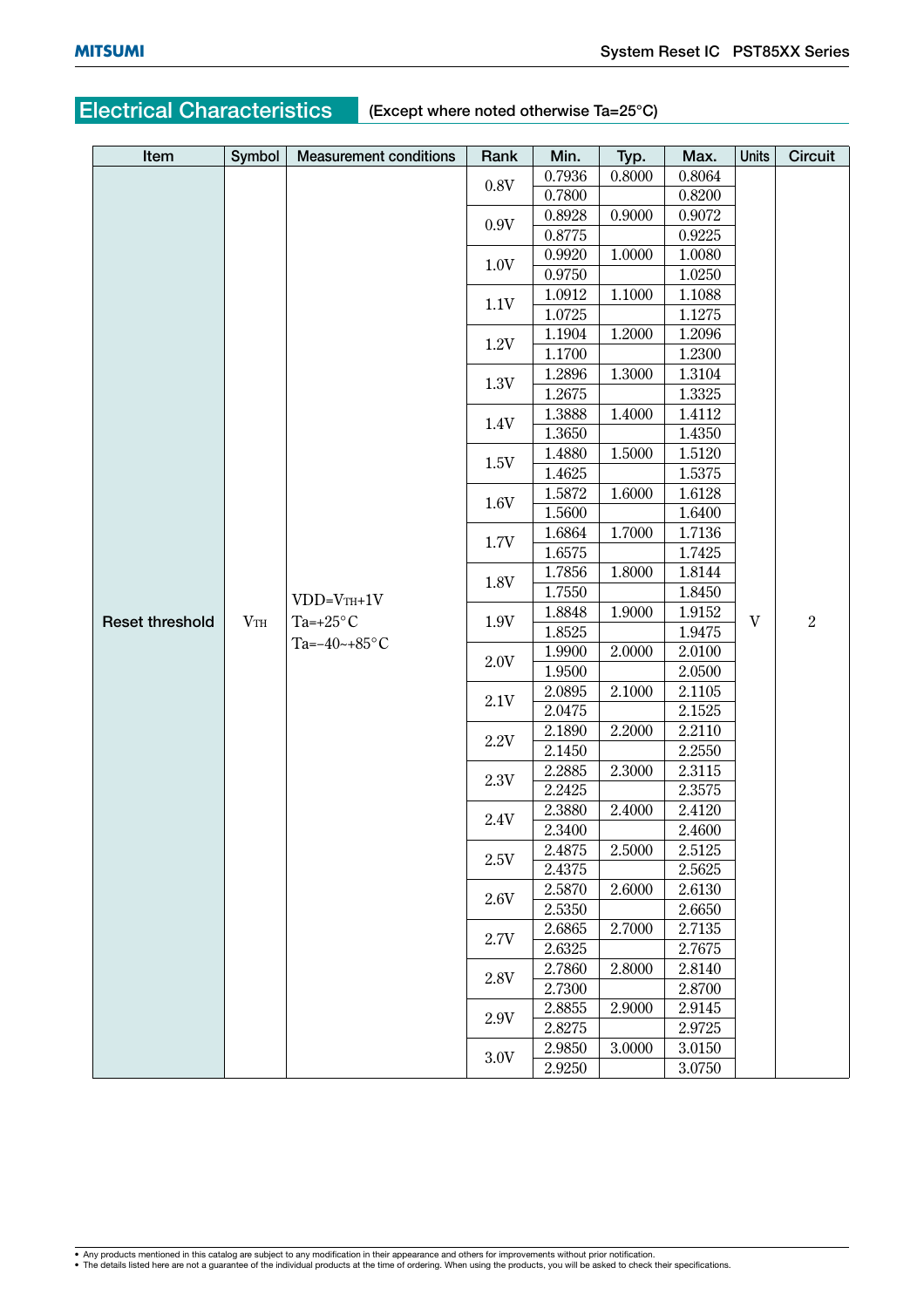| Item<br>Symbol<br><b>Measurement conditions</b><br>Rank<br>Min.    | Typ.   | Max.             | <b>Units</b> | <b>Circuit</b> |
|--------------------------------------------------------------------|--------|------------------|--------------|----------------|
| 3.0845                                                             | 3.1000 | 3.1155           |              |                |
| 3.1V<br>3.0225                                                     |        | 3.1775           |              |                |
| 3.1840                                                             | 3.2000 | 3.2160           |              |                |
| $3.2\mathrm{V}$<br>3.1200                                          |        | 3.2800           |              |                |
| 3.2835                                                             | 3.3000 | 3.3165           |              |                |
| $3.3\mathrm{V}$<br>3.2175                                          |        | 3.3825           |              |                |
| 3.3830                                                             | 3.4000 | 3.4170           |              |                |
| 3.4V<br>3.3150                                                     |        | 3.4850           |              |                |
| 3.4825                                                             | 3.5000 | 3.5175           |              |                |
| 3.5V<br>3.4125                                                     |        | 3.5875           |              |                |
| $3.5820\,$<br>3.6V                                                 | 3.6000 | 3.6180           |              |                |
| 3.5100                                                             |        | 3.6900           |              |                |
| 3.6815<br>3.7V                                                     | 3.7000 | 3.7185           |              |                |
| 3.6075                                                             |        | 3.7925           |              |                |
| 3.7810<br>3.8V                                                     | 3.8000 | 3.8190           |              |                |
| 3.7050                                                             |        | 3.8950           |              |                |
| 3.8805<br>3.9V                                                     | 3.9000 | 3.9195           |              |                |
| 3.8025                                                             |        | 3.9975           |              |                |
| 3.9800<br>4.0V                                                     | 4.0000 | 4.0200           |              |                |
| 3.9000                                                             |        | 4.1000           |              |                |
| 4.0795<br>4.1V                                                     | 4.1000 | 4.1205           |              |                |
| 3.9975                                                             |        | 4.2025           |              |                |
| 4.1790<br>4.2V                                                     | 4.2000 | 4.2210           |              |                |
| 4.0950                                                             |        | 4.3050           |              |                |
| 4.2785<br>$VDD=VTH+1V$<br>4.3V                                     | 4.3000 | 4.3215           | V            | $\overline{2}$ |
| 4.1925<br><b>Reset threshold</b><br>Ta=+25 $\rm{^{\circ}C}$<br>VTH |        | 4.4075           |              |                |
| 4.3780<br>4.4V<br>Ta= $-40$ ~+85°C                                 | 4.4000 | 4.4220           |              |                |
| 4.2900                                                             |        | 4.5100           |              |                |
| 4.4775<br>4.5V                                                     | 4.5000 | 4.5225           |              |                |
| 4.3875                                                             |        | 4.6125           |              |                |
| 4.5770<br>4.6V                                                     | 4.6000 | 4.6230           |              |                |
| 4.4850                                                             |        | 4.7150           |              |                |
| 4.6765<br>4.7V                                                     | 4.7000 | 4.7235           |              |                |
| 4.5825                                                             |        | 4.8175           |              |                |
| 4.7760<br>4.8V                                                     | 4.8000 | 4.8240           |              |                |
| 4.6800                                                             |        | 4.9200           |              |                |
| 4.8755<br>4.9V<br>4.7775                                           | 4.9000 | 4.9245<br>5.0225 |              |                |
| 4.9750                                                             | 5.0000 | 5.0250           |              |                |
| 5.0V<br>4.8750                                                     |        | 5.1250           |              |                |
| 5.0745                                                             | 5.1000 | 5.1255           |              |                |
| 5.1V<br>4.9725                                                     |        | 5.2275           |              |                |
| 5.1740                                                             | 5.2000 | 5.2260           |              |                |
| 5.2V<br>5.0700                                                     |        | 5.3300           |              |                |
| 5.2735                                                             | 5.3000 | 5.3265           |              |                |
| 5.3V<br>5.1675                                                     |        | 5.4325           |              |                |
| 5.3730                                                             | 5.4000 | 5.4270           |              |                |
| 5.4V<br>5.2650                                                     |        | 5.5350           |              |                |
| 5.4725                                                             | 5.5000 | 5.5275           |              |                |
| 5.5V<br>5.3625                                                     |        | 5.6375           |              |                |
| 5.5720                                                             | 5.6000 | 5.6280           |              |                |
| 5.6V<br>5.4600                                                     |        | 5.7400           |              |                |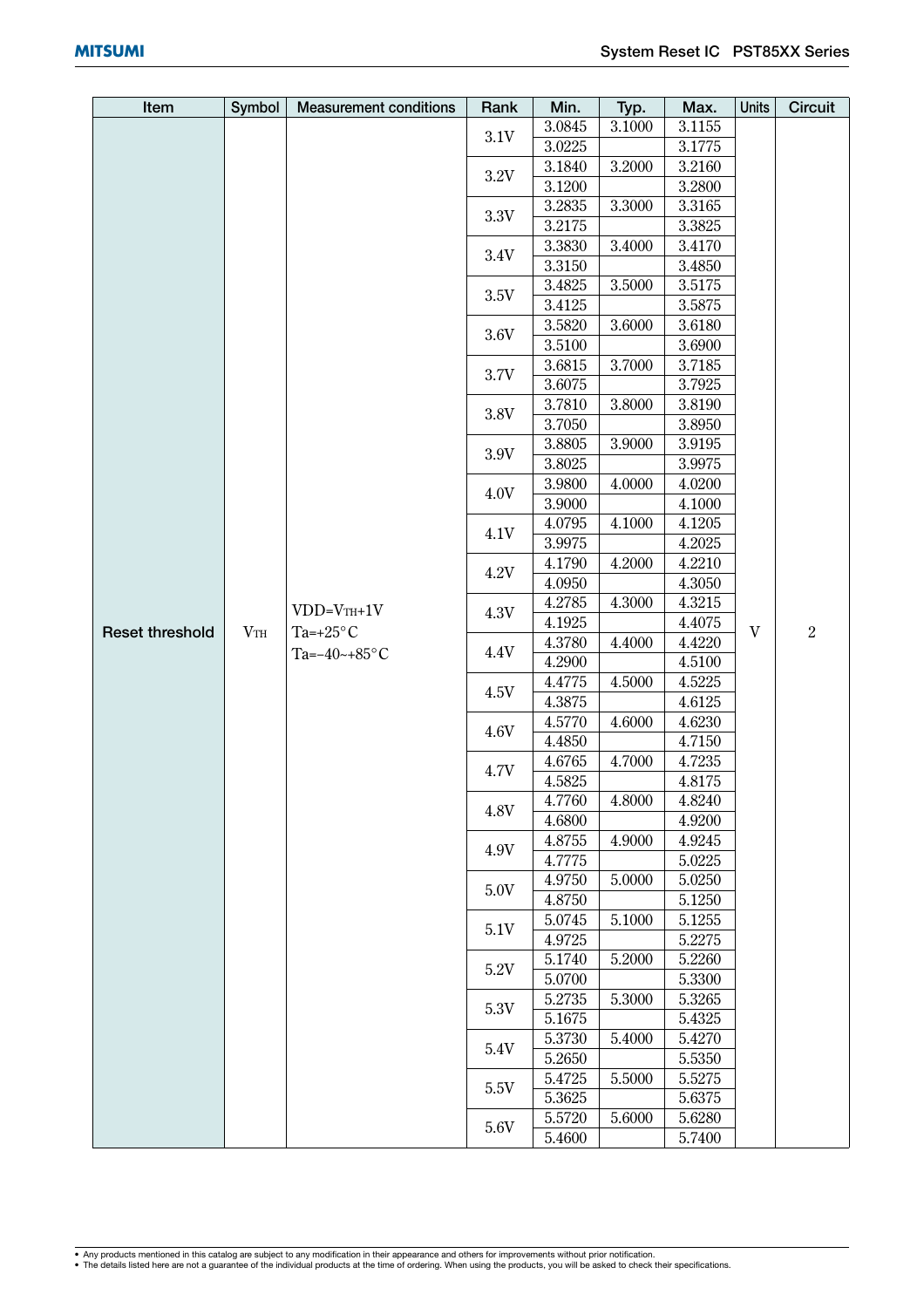| Symbol<br>Typ.<br>5.7285<br>5.6715<br>5.7000<br>5.7V<br>5.5575<br>5.8425<br>5.7710<br>5.8000<br>5.8290<br>$VDD=VTH+1V$<br>5.8V<br>5.6550<br>5.9450<br><b>Reset threshold</b><br>$V_{\rm TH}$<br>Ta=+25 $\mathrm{^{\circ}C}$<br>5.8705<br>5.9000<br>5.9295<br>5.9V<br>Ta= $-40$ ~+85°C<br>5.7525<br>6.0475<br>6.0300<br>5.9700<br>6.0000<br>6.0V<br>5.8500<br>6.1500<br>0.8V<br>0.040<br>0.024<br>0.064<br>$0.9\mathrm{V}$<br>0.027<br>0.045<br>0.072<br>1.0V<br>0.030<br>0.050<br>0.080<br>1.1V<br>0.033<br>0.055<br>0.088<br>1.2V<br>0.036<br>0.060<br>0.096<br>1.3V<br>0.039<br>0.065<br>0.104<br>0.042<br>0.112<br>1.4V<br>0.070<br>1.5V<br>0.045<br>0.075<br>0.120<br>1.6V<br>0.048<br>0.080<br>0.128<br>0.136<br>1.7V<br>0.051<br>0.085<br>1.8V<br>0.054<br>0.090<br>0.144<br>1.9V<br>0.057<br>0.152<br>0.095<br>2.0V<br>0.060<br>0.100<br>0.160<br>2.1V<br>0.063<br>0.105<br>0.168<br>2.2V<br>0.176<br>0.066<br>0.110<br>$2.3\mathrm{V}$<br>0.184<br>0.069<br>0.115<br>2.4V<br>0.072<br>0.120<br>0.192<br>$\overline{2}$<br>$\mathbf{V}$<br>0.075<br>0.125<br>0.200<br>2.5V<br>2.6V<br>0.078<br>0.130<br>0.208<br>2.7V<br>0.081<br>0.135<br>0.216<br>2.8V<br>0.084<br>0.140<br>0.224<br><b>Reset threshold</b><br>$VDD=VTH+1V$<br>$\Delta V$ th<br>2.9V<br>0.087<br>0.145<br>0.232<br>hysteresis<br>$VS=0V \rightarrow VTH+1V \rightarrow 0V$<br>3.0V<br>0.090<br>0.150<br>0.240<br>$3.1\mathrm{V}$<br>0.093<br>0.155<br>0.248<br>$3.2\mathrm{V}$<br>0.256<br>0.096<br>0.160<br>$3.3\mathrm{V}$<br>0.264<br>0.099<br>0.165<br>0.170<br>$3.4\mathrm{V}$<br>0.102<br>0.272<br>3.5V<br>0.105<br>0.175<br>0.280<br>3.6V<br>0.108<br>0.180<br>0.288<br>$3.7\mathrm{V}$<br>0.111<br>0.185<br>0.296 |
|----------------------------------------------------------------------------------------------------------------------------------------------------------------------------------------------------------------------------------------------------------------------------------------------------------------------------------------------------------------------------------------------------------------------------------------------------------------------------------------------------------------------------------------------------------------------------------------------------------------------------------------------------------------------------------------------------------------------------------------------------------------------------------------------------------------------------------------------------------------------------------------------------------------------------------------------------------------------------------------------------------------------------------------------------------------------------------------------------------------------------------------------------------------------------------------------------------------------------------------------------------------------------------------------------------------------------------------------------------------------------------------------------------------------------------------------------------------------------------------------------------------------------------------------------------------------------------------------------------------------------------------------------------------------------------------------------|
|                                                                                                                                                                                                                                                                                                                                                                                                                                                                                                                                                                                                                                                                                                                                                                                                                                                                                                                                                                                                                                                                                                                                                                                                                                                                                                                                                                                                                                                                                                                                                                                                                                                                                                    |
|                                                                                                                                                                                                                                                                                                                                                                                                                                                                                                                                                                                                                                                                                                                                                                                                                                                                                                                                                                                                                                                                                                                                                                                                                                                                                                                                                                                                                                                                                                                                                                                                                                                                                                    |
|                                                                                                                                                                                                                                                                                                                                                                                                                                                                                                                                                                                                                                                                                                                                                                                                                                                                                                                                                                                                                                                                                                                                                                                                                                                                                                                                                                                                                                                                                                                                                                                                                                                                                                    |
|                                                                                                                                                                                                                                                                                                                                                                                                                                                                                                                                                                                                                                                                                                                                                                                                                                                                                                                                                                                                                                                                                                                                                                                                                                                                                                                                                                                                                                                                                                                                                                                                                                                                                                    |
|                                                                                                                                                                                                                                                                                                                                                                                                                                                                                                                                                                                                                                                                                                                                                                                                                                                                                                                                                                                                                                                                                                                                                                                                                                                                                                                                                                                                                                                                                                                                                                                                                                                                                                    |
|                                                                                                                                                                                                                                                                                                                                                                                                                                                                                                                                                                                                                                                                                                                                                                                                                                                                                                                                                                                                                                                                                                                                                                                                                                                                                                                                                                                                                                                                                                                                                                                                                                                                                                    |
|                                                                                                                                                                                                                                                                                                                                                                                                                                                                                                                                                                                                                                                                                                                                                                                                                                                                                                                                                                                                                                                                                                                                                                                                                                                                                                                                                                                                                                                                                                                                                                                                                                                                                                    |
|                                                                                                                                                                                                                                                                                                                                                                                                                                                                                                                                                                                                                                                                                                                                                                                                                                                                                                                                                                                                                                                                                                                                                                                                                                                                                                                                                                                                                                                                                                                                                                                                                                                                                                    |
|                                                                                                                                                                                                                                                                                                                                                                                                                                                                                                                                                                                                                                                                                                                                                                                                                                                                                                                                                                                                                                                                                                                                                                                                                                                                                                                                                                                                                                                                                                                                                                                                                                                                                                    |
|                                                                                                                                                                                                                                                                                                                                                                                                                                                                                                                                                                                                                                                                                                                                                                                                                                                                                                                                                                                                                                                                                                                                                                                                                                                                                                                                                                                                                                                                                                                                                                                                                                                                                                    |
|                                                                                                                                                                                                                                                                                                                                                                                                                                                                                                                                                                                                                                                                                                                                                                                                                                                                                                                                                                                                                                                                                                                                                                                                                                                                                                                                                                                                                                                                                                                                                                                                                                                                                                    |
|                                                                                                                                                                                                                                                                                                                                                                                                                                                                                                                                                                                                                                                                                                                                                                                                                                                                                                                                                                                                                                                                                                                                                                                                                                                                                                                                                                                                                                                                                                                                                                                                                                                                                                    |
|                                                                                                                                                                                                                                                                                                                                                                                                                                                                                                                                                                                                                                                                                                                                                                                                                                                                                                                                                                                                                                                                                                                                                                                                                                                                                                                                                                                                                                                                                                                                                                                                                                                                                                    |
|                                                                                                                                                                                                                                                                                                                                                                                                                                                                                                                                                                                                                                                                                                                                                                                                                                                                                                                                                                                                                                                                                                                                                                                                                                                                                                                                                                                                                                                                                                                                                                                                                                                                                                    |
|                                                                                                                                                                                                                                                                                                                                                                                                                                                                                                                                                                                                                                                                                                                                                                                                                                                                                                                                                                                                                                                                                                                                                                                                                                                                                                                                                                                                                                                                                                                                                                                                                                                                                                    |
|                                                                                                                                                                                                                                                                                                                                                                                                                                                                                                                                                                                                                                                                                                                                                                                                                                                                                                                                                                                                                                                                                                                                                                                                                                                                                                                                                                                                                                                                                                                                                                                                                                                                                                    |
|                                                                                                                                                                                                                                                                                                                                                                                                                                                                                                                                                                                                                                                                                                                                                                                                                                                                                                                                                                                                                                                                                                                                                                                                                                                                                                                                                                                                                                                                                                                                                                                                                                                                                                    |
|                                                                                                                                                                                                                                                                                                                                                                                                                                                                                                                                                                                                                                                                                                                                                                                                                                                                                                                                                                                                                                                                                                                                                                                                                                                                                                                                                                                                                                                                                                                                                                                                                                                                                                    |
|                                                                                                                                                                                                                                                                                                                                                                                                                                                                                                                                                                                                                                                                                                                                                                                                                                                                                                                                                                                                                                                                                                                                                                                                                                                                                                                                                                                                                                                                                                                                                                                                                                                                                                    |
|                                                                                                                                                                                                                                                                                                                                                                                                                                                                                                                                                                                                                                                                                                                                                                                                                                                                                                                                                                                                                                                                                                                                                                                                                                                                                                                                                                                                                                                                                                                                                                                                                                                                                                    |
|                                                                                                                                                                                                                                                                                                                                                                                                                                                                                                                                                                                                                                                                                                                                                                                                                                                                                                                                                                                                                                                                                                                                                                                                                                                                                                                                                                                                                                                                                                                                                                                                                                                                                                    |
|                                                                                                                                                                                                                                                                                                                                                                                                                                                                                                                                                                                                                                                                                                                                                                                                                                                                                                                                                                                                                                                                                                                                                                                                                                                                                                                                                                                                                                                                                                                                                                                                                                                                                                    |
|                                                                                                                                                                                                                                                                                                                                                                                                                                                                                                                                                                                                                                                                                                                                                                                                                                                                                                                                                                                                                                                                                                                                                                                                                                                                                                                                                                                                                                                                                                                                                                                                                                                                                                    |
|                                                                                                                                                                                                                                                                                                                                                                                                                                                                                                                                                                                                                                                                                                                                                                                                                                                                                                                                                                                                                                                                                                                                                                                                                                                                                                                                                                                                                                                                                                                                                                                                                                                                                                    |
|                                                                                                                                                                                                                                                                                                                                                                                                                                                                                                                                                                                                                                                                                                                                                                                                                                                                                                                                                                                                                                                                                                                                                                                                                                                                                                                                                                                                                                                                                                                                                                                                                                                                                                    |
|                                                                                                                                                                                                                                                                                                                                                                                                                                                                                                                                                                                                                                                                                                                                                                                                                                                                                                                                                                                                                                                                                                                                                                                                                                                                                                                                                                                                                                                                                                                                                                                                                                                                                                    |
|                                                                                                                                                                                                                                                                                                                                                                                                                                                                                                                                                                                                                                                                                                                                                                                                                                                                                                                                                                                                                                                                                                                                                                                                                                                                                                                                                                                                                                                                                                                                                                                                                                                                                                    |
|                                                                                                                                                                                                                                                                                                                                                                                                                                                                                                                                                                                                                                                                                                                                                                                                                                                                                                                                                                                                                                                                                                                                                                                                                                                                                                                                                                                                                                                                                                                                                                                                                                                                                                    |
|                                                                                                                                                                                                                                                                                                                                                                                                                                                                                                                                                                                                                                                                                                                                                                                                                                                                                                                                                                                                                                                                                                                                                                                                                                                                                                                                                                                                                                                                                                                                                                                                                                                                                                    |
|                                                                                                                                                                                                                                                                                                                                                                                                                                                                                                                                                                                                                                                                                                                                                                                                                                                                                                                                                                                                                                                                                                                                                                                                                                                                                                                                                                                                                                                                                                                                                                                                                                                                                                    |
|                                                                                                                                                                                                                                                                                                                                                                                                                                                                                                                                                                                                                                                                                                                                                                                                                                                                                                                                                                                                                                                                                                                                                                                                                                                                                                                                                                                                                                                                                                                                                                                                                                                                                                    |
|                                                                                                                                                                                                                                                                                                                                                                                                                                                                                                                                                                                                                                                                                                                                                                                                                                                                                                                                                                                                                                                                                                                                                                                                                                                                                                                                                                                                                                                                                                                                                                                                                                                                                                    |
|                                                                                                                                                                                                                                                                                                                                                                                                                                                                                                                                                                                                                                                                                                                                                                                                                                                                                                                                                                                                                                                                                                                                                                                                                                                                                                                                                                                                                                                                                                                                                                                                                                                                                                    |
|                                                                                                                                                                                                                                                                                                                                                                                                                                                                                                                                                                                                                                                                                                                                                                                                                                                                                                                                                                                                                                                                                                                                                                                                                                                                                                                                                                                                                                                                                                                                                                                                                                                                                                    |
|                                                                                                                                                                                                                                                                                                                                                                                                                                                                                                                                                                                                                                                                                                                                                                                                                                                                                                                                                                                                                                                                                                                                                                                                                                                                                                                                                                                                                                                                                                                                                                                                                                                                                                    |
|                                                                                                                                                                                                                                                                                                                                                                                                                                                                                                                                                                                                                                                                                                                                                                                                                                                                                                                                                                                                                                                                                                                                                                                                                                                                                                                                                                                                                                                                                                                                                                                                                                                                                                    |
|                                                                                                                                                                                                                                                                                                                                                                                                                                                                                                                                                                                                                                                                                                                                                                                                                                                                                                                                                                                                                                                                                                                                                                                                                                                                                                                                                                                                                                                                                                                                                                                                                                                                                                    |
|                                                                                                                                                                                                                                                                                                                                                                                                                                                                                                                                                                                                                                                                                                                                                                                                                                                                                                                                                                                                                                                                                                                                                                                                                                                                                                                                                                                                                                                                                                                                                                                                                                                                                                    |
| 3.8V<br>0.114<br>0.190<br>0.304                                                                                                                                                                                                                                                                                                                                                                                                                                                                                                                                                                                                                                                                                                                                                                                                                                                                                                                                                                                                                                                                                                                                                                                                                                                                                                                                                                                                                                                                                                                                                                                                                                                                    |
| 0.312<br>3.9V<br>0.117<br>0.195                                                                                                                                                                                                                                                                                                                                                                                                                                                                                                                                                                                                                                                                                                                                                                                                                                                                                                                                                                                                                                                                                                                                                                                                                                                                                                                                                                                                                                                                                                                                                                                                                                                                    |
| 0.120<br>0.200<br>0.320<br>4.0V                                                                                                                                                                                                                                                                                                                                                                                                                                                                                                                                                                                                                                                                                                                                                                                                                                                                                                                                                                                                                                                                                                                                                                                                                                                                                                                                                                                                                                                                                                                                                                                                                                                                    |
| 0.123<br>0.205<br>0.328<br>4.1V                                                                                                                                                                                                                                                                                                                                                                                                                                                                                                                                                                                                                                                                                                                                                                                                                                                                                                                                                                                                                                                                                                                                                                                                                                                                                                                                                                                                                                                                                                                                                                                                                                                                    |
| 0.126<br>4.2V<br>0.210<br>0.336                                                                                                                                                                                                                                                                                                                                                                                                                                                                                                                                                                                                                                                                                                                                                                                                                                                                                                                                                                                                                                                                                                                                                                                                                                                                                                                                                                                                                                                                                                                                                                                                                                                                    |
| 4.3V<br>0.129<br>0.215<br>0.344                                                                                                                                                                                                                                                                                                                                                                                                                                                                                                                                                                                                                                                                                                                                                                                                                                                                                                                                                                                                                                                                                                                                                                                                                                                                                                                                                                                                                                                                                                                                                                                                                                                                    |
| 0.132<br>0.220<br>0.352<br>4.4V                                                                                                                                                                                                                                                                                                                                                                                                                                                                                                                                                                                                                                                                                                                                                                                                                                                                                                                                                                                                                                                                                                                                                                                                                                                                                                                                                                                                                                                                                                                                                                                                                                                                    |
| 0.135<br>0.225<br>0.360<br>4.5V                                                                                                                                                                                                                                                                                                                                                                                                                                                                                                                                                                                                                                                                                                                                                                                                                                                                                                                                                                                                                                                                                                                                                                                                                                                                                                                                                                                                                                                                                                                                                                                                                                                                    |
| 0.230<br>4.6V<br>0.138<br>0.368                                                                                                                                                                                                                                                                                                                                                                                                                                                                                                                                                                                                                                                                                                                                                                                                                                                                                                                                                                                                                                                                                                                                                                                                                                                                                                                                                                                                                                                                                                                                                                                                                                                                    |
| 0.235<br>0.141<br>0.376<br>4.7V                                                                                                                                                                                                                                                                                                                                                                                                                                                                                                                                                                                                                                                                                                                                                                                                                                                                                                                                                                                                                                                                                                                                                                                                                                                                                                                                                                                                                                                                                                                                                                                                                                                                    |
| 0.240<br>0.384<br>4.8V<br>0.144<br>0.245<br>0.392<br>4.9V                                                                                                                                                                                                                                                                                                                                                                                                                                                                                                                                                                                                                                                                                                                                                                                                                                                                                                                                                                                                                                                                                                                                                                                                                                                                                                                                                                                                                                                                                                                                                                                                                                          |
| 0.147<br>$5.0\mathrm{V}$<br>0.150<br>0.250<br>0.400                                                                                                                                                                                                                                                                                                                                                                                                                                                                                                                                                                                                                                                                                                                                                                                                                                                                                                                                                                                                                                                                                                                                                                                                                                                                                                                                                                                                                                                                                                                                                                                                                                                |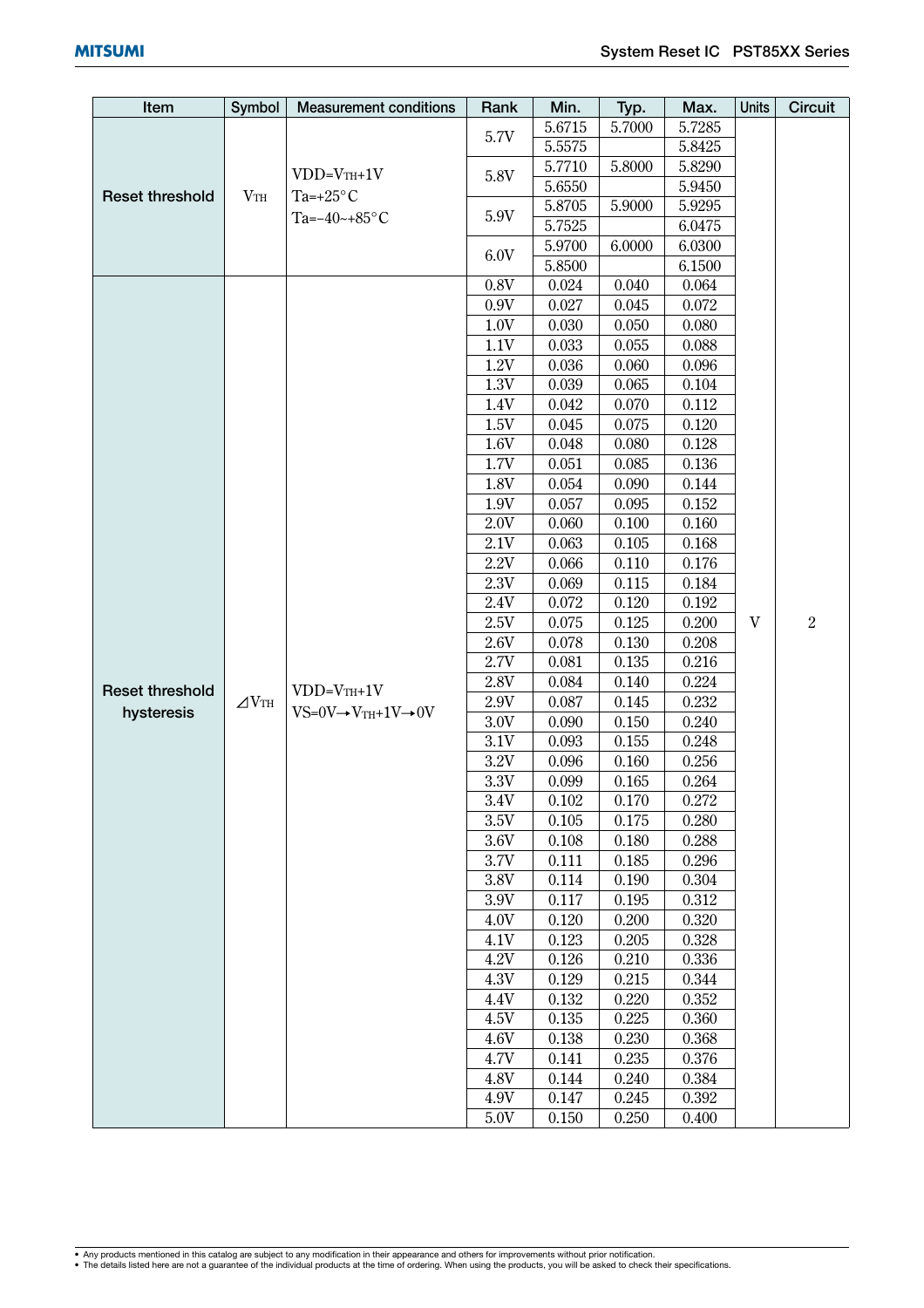| Item                                 | Symbol                                    | <b>Measurement conditions</b>             | Rank                | Min.             | Typ.  | Max.  | <b>Units</b> | <b>Circuit</b> |
|--------------------------------------|-------------------------------------------|-------------------------------------------|---------------------|------------------|-------|-------|--------------|----------------|
|                                      |                                           |                                           | 5.1V                | 0.153            | 0.255 | 0.408 |              | $\overline{2}$ |
|                                      |                                           |                                           | 5.2V                | 0.156            | 0.260 | 0.416 |              |                |
| <b>Reset threshold</b><br>hysteresis |                                           |                                           | 5.3V                | 0.159            | 0.265 | 0.424 | $\mathbf{V}$ |                |
|                                      | $\triangle$ VTH                           |                                           | 5.4V                | 0.162            | 0.270 | 0.432 |              |                |
|                                      |                                           | $VDD=VTH+1V$                              | 5.5V                | 0.165            | 0.275 | 0.440 |              |                |
|                                      |                                           | $VS=0V \rightarrow VTH+1V \rightarrow 0V$ | 5.6V                | 0.168            | 0.280 | 0.448 |              |                |
|                                      |                                           |                                           | 5.7V                | 0.171            | 0.285 | 0.456 |              |                |
|                                      |                                           |                                           | 5.8V                | 0.174            | 0.290 | 0.464 |              |                |
|                                      |                                           |                                           | 5.9V                | 0.177            | 0.295 | 0.472 |              |                |
|                                      |                                           |                                           | 6.0V                | 0.180            | 0.300 | 0.480 |              |                |
|                                      |                                           | $VDD=V_{TH}+1V$                           | $0.8\mathrm{V}$     |                  | 0.35  |       | $\mu$ A      | $\mathbf{1}$   |
| Supply current                       | $\mathop{\mathrm{IDD}}$                   | $VS = V_{TH} + 1V$                        | $\sim 6.0 \text{V}$ |                  |       | 1.0   |              |                |
|                                      | $\angle$ VTH/°C                           | Ta= $-40$ ~+85°C                          | 0.8V                |                  |       |       |              | $\overline{2}$ |
| Reset threshold temp. coefficient    | (Note3)                                   |                                           | $\sim 6.0 V$        |                  | ±100  |       | ppm/°C       |                |
|                                      | <b>t</b> PHL<br>(Note3)                   | $VDD=VTH+0.4V$                            | 0.8V                |                  | 15    | 100   | μs           | 5              |
| "L" Transfer delay time              |                                           | $VS = VTH + 0.4V \rightarrow VTH - 0.4V$  |                     | $\overline{2}$   |       |       |              |                |
|                                      |                                           | (Note3)                                   | $\sim 6.0 V$        |                  |       |       |              |                |
| "H" Transfer delay time              | tplh<br>(Note3)                           | $VDD=VTH+0.4V$                            | 0.8V                | $\boldsymbol{2}$ | 15    | 100   | μs           | 5              |
|                                      |                                           | $VS = VTH - 0.4V \rightarrow VTH + 0.4V$  | $\sim 6.0 \text{V}$ |                  |       |       |              |                |
|                                      |                                           | (Note3)                                   |                     |                  |       |       |              |                |
| <b>VS Input current</b>              | Ivs                                       | $VDD=VTH+1V$                              | 0.8V                |                  | 100   |       | nA           | $\overline{4}$ |
|                                      |                                           | $VS = VTH + 1V$                           | $\sim 6.0 \text{V}$ |                  |       |       |              |                |
| "L" Output current                   | $I_{OL1}$                                 | VDD=VS=0.7V, VDS=0.05V                    | 0.8V                | 0.01             | 0.10  |       | mA           | 3              |
|                                      |                                           |                                           | $\sim 6.0 \text{V}$ |                  |       |       |              |                |
|                                      | $I_{OL2}$                                 | VDD=VS=1.2V, VDS=0.5V                     | 1.3V                | 0.23             | 2.00  |       |              |                |
|                                      |                                           | $VTH \geq 1.3V$                           | $\sim 6.0 \text{V}$ |                  |       |       |              |                |
|                                      | IOL <sub>3</sub>                          | VDD=VS=2.4V, VDS=0.5V                     | 2.5V                | 1.60             | 8.00  |       |              |                |
|                                      |                                           | $VTH \geq 2.5V$                           | $\sim 6.0 \text{V}$ |                  |       |       |              |                |
|                                      | <b>I</b> OL4                              | $VDD=VS=3.6V, VDS=0.5V$                   | 3.7V                | 3.20             | 12.0  |       |              |                |
|                                      |                                           | $VTH \geq 3.7V$                           | $\sim 6.0 \text{V}$ |                  |       |       |              |                |
| "H" Output current                   | $I$ OH <sub>1</sub>                       | VDD=VS=4.8V, VDS=0.5V                     | 0.8V                | 0.36             | 0.62  |       | mA           | 3              |
|                                      |                                           | $VTH \leq 4.7V$                           | $\sim 4.7 \text{V}$ |                  |       |       |              |                |
|                                      | IOH <sub>2</sub><br>VDD=VS=6.5V, VDS=0.5V |                                           | 0.8V                | 0.46             | 0.75  |       |              |                |
|                                      |                                           |                                           | $\sim 6.0 V$        |                  |       |       |              |                |

Note2 : This device is tested at Ta=25°C, over temperature limits guaranteed by desigh only. Note3 : The parameter is guaranteed by design.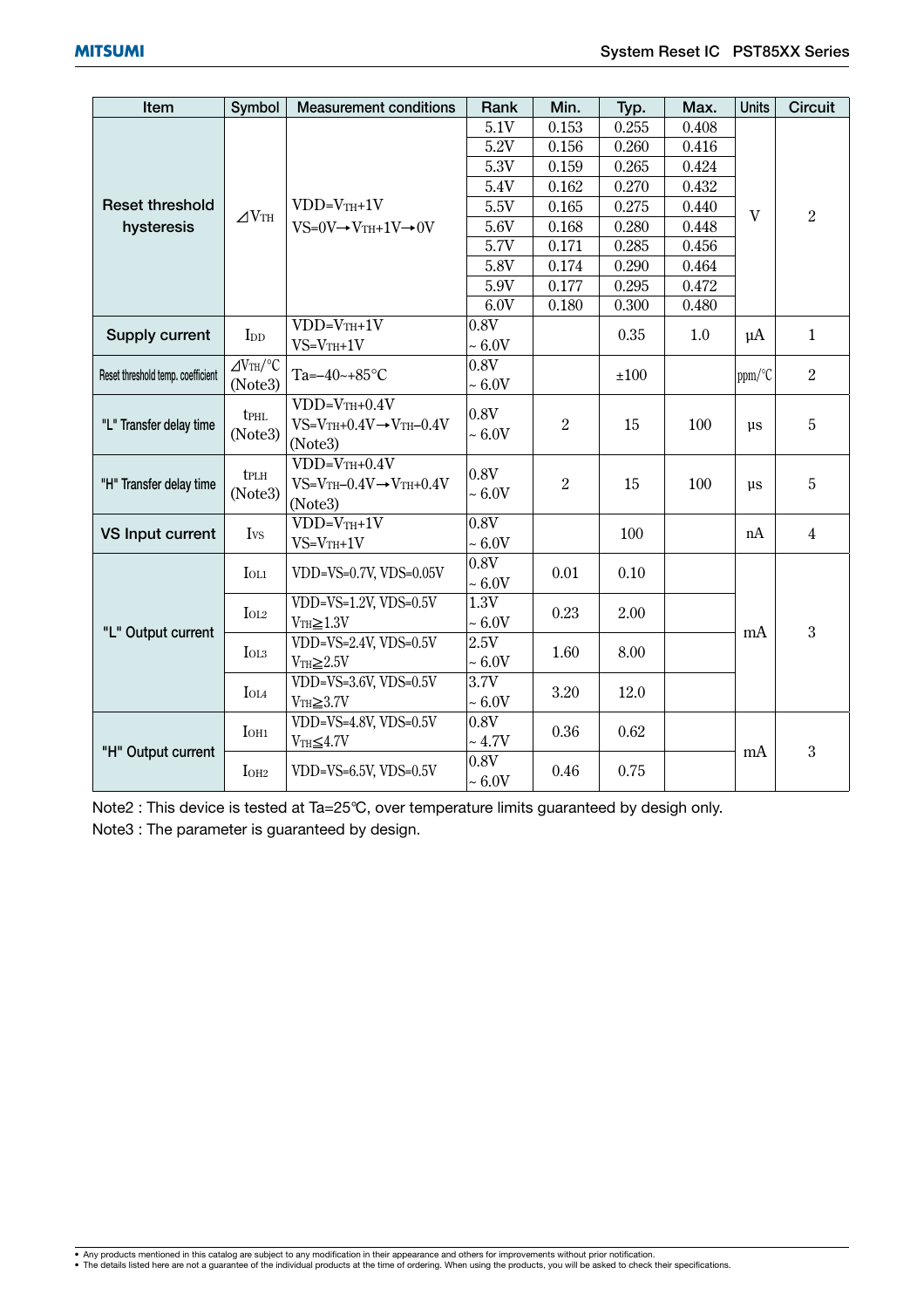# **Test Circuit**

#### **(1)**



#### **(2-1) PST851**



**(2-2) PST852**



**(3)**



**(4)**



**(5-1) PST851**



**(5-2) PST852**



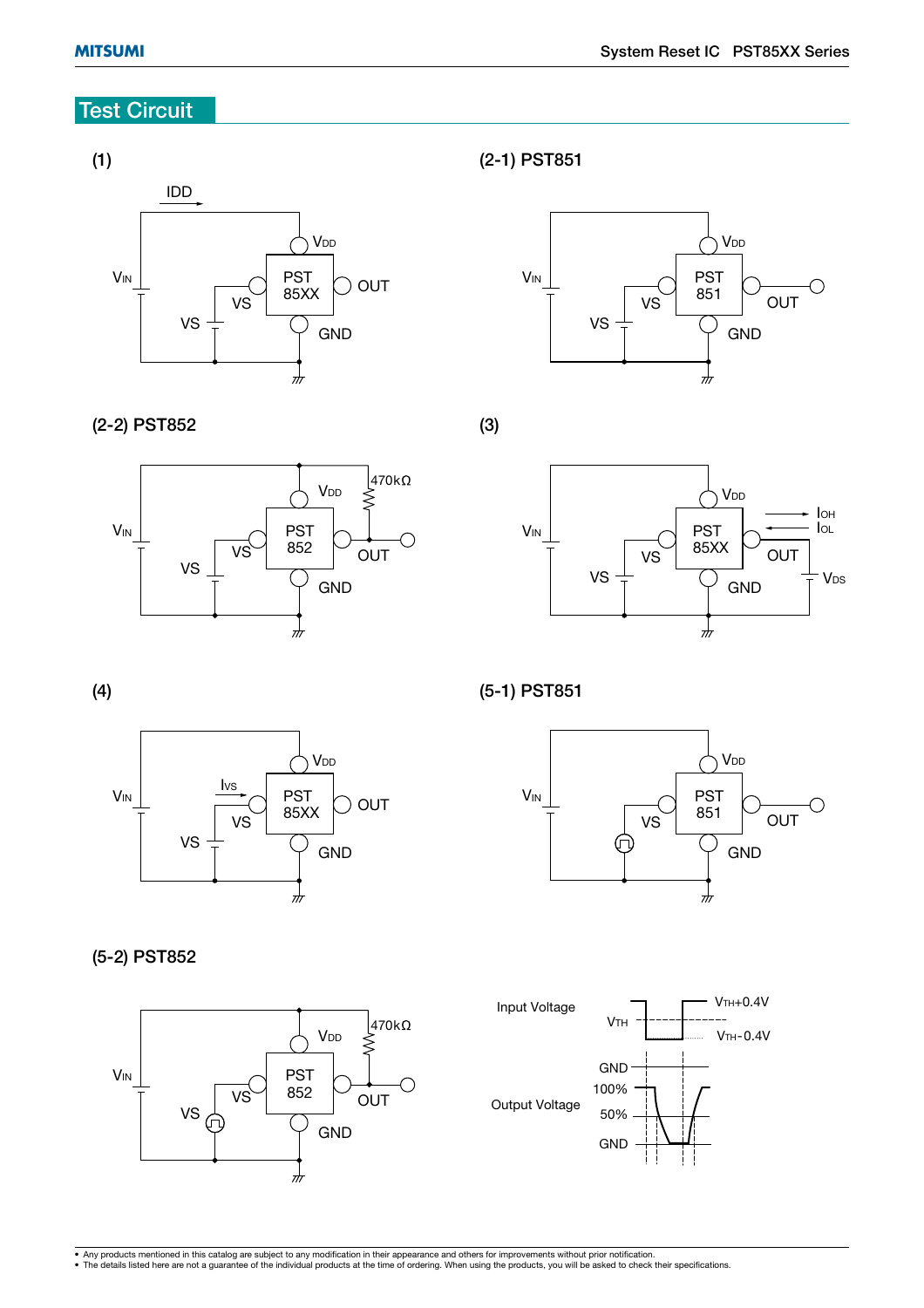# **Timing Chart**

· The operation of the PST85XX OUT terminal when VDD < 0.7 V or less is indefinite, however in the timing chart, OUT terminal NMOS is listed as OFF and PMOS as ON for PST851. The OUT terminal NMOS is listed as OFF for PST852.

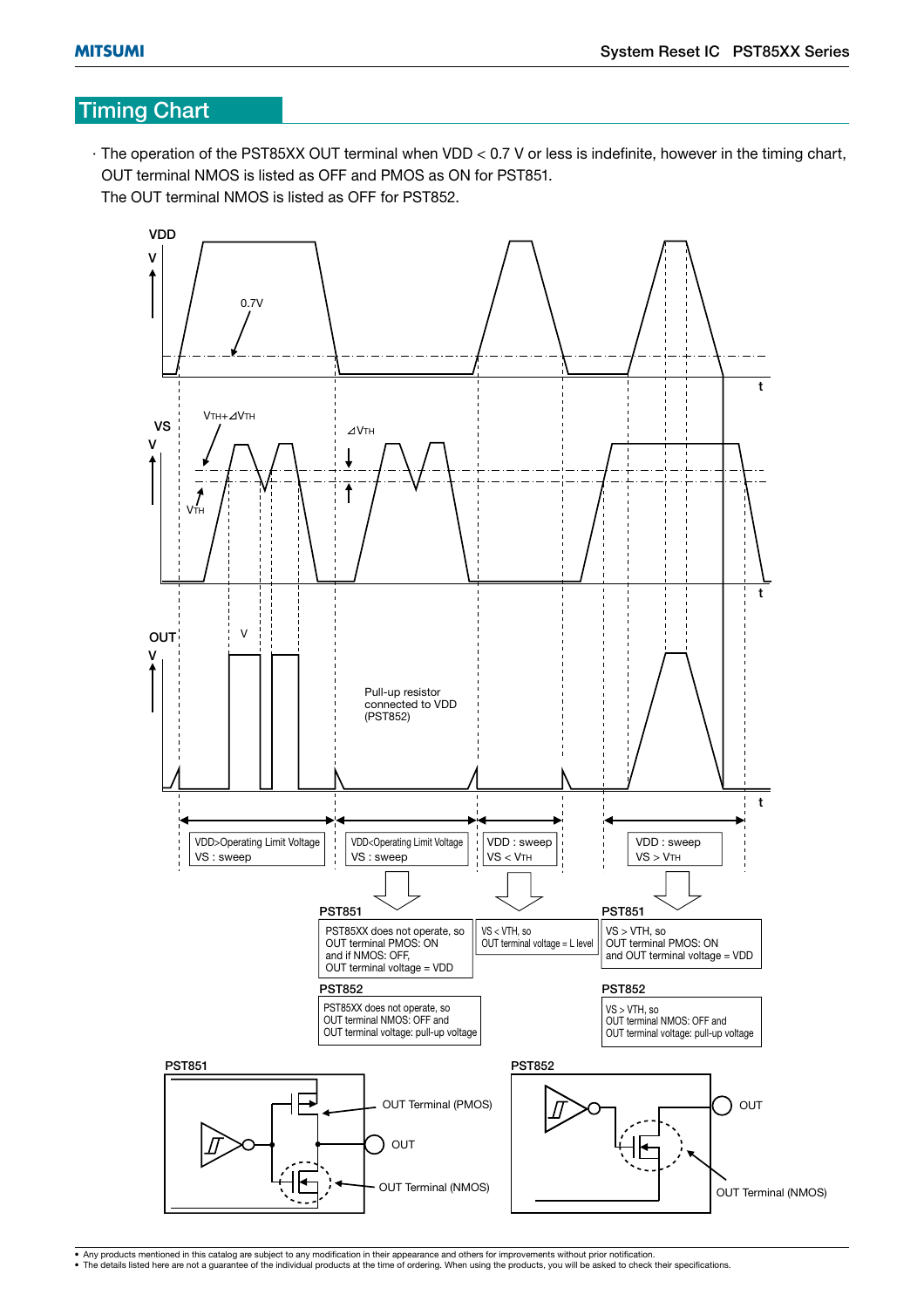# **Application Circuits**



• We shall not be liable for any trouble or damage caused by using this circuit.

• In the event a problem which may affect industrial property or any other rights of us or a third party is encountered during the use of information described in these circuit, Mitsumi Electric Co., Ltd. shall not be liable for any such problem, nor grant a license therefore.

 $\pi$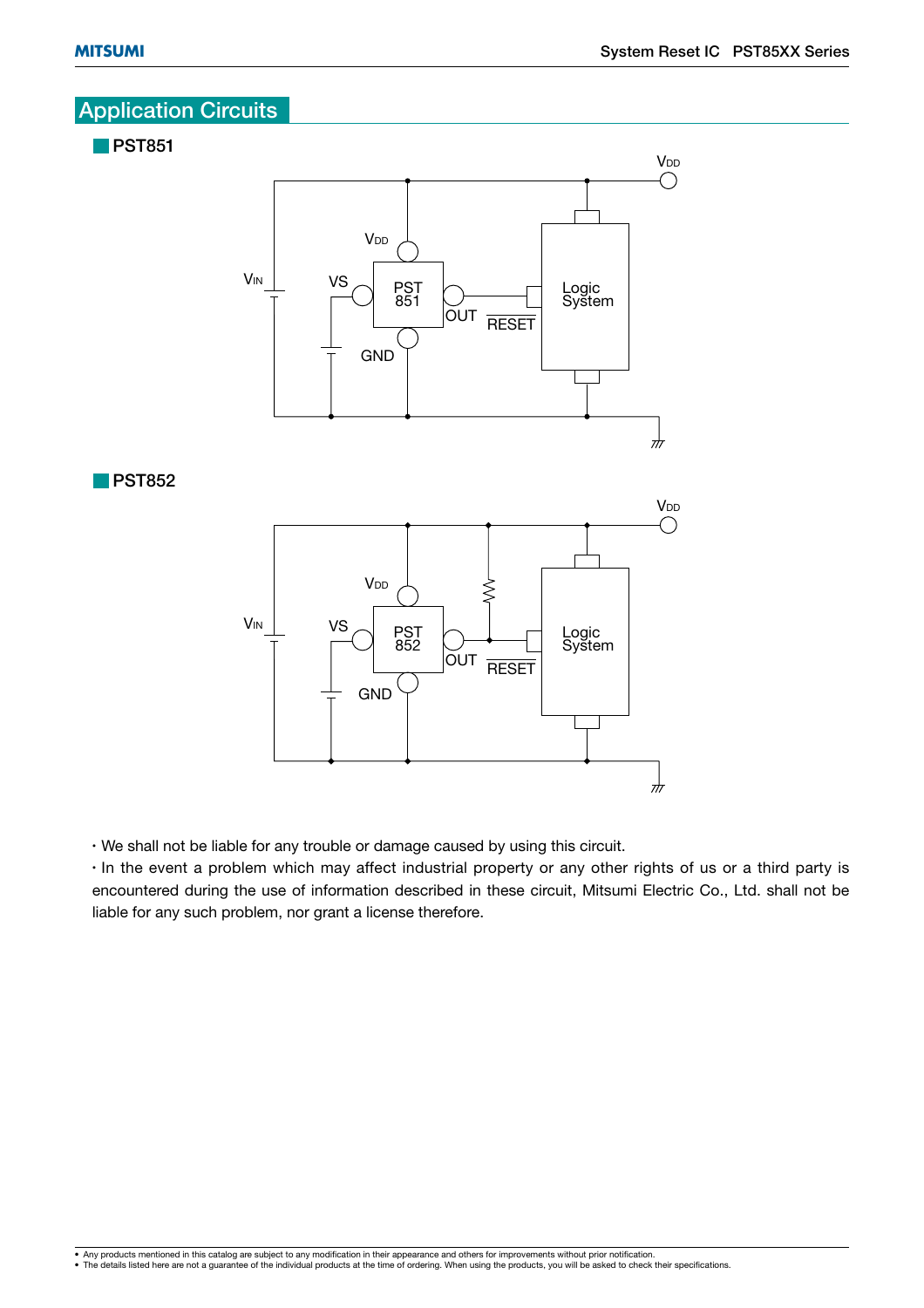# **Characteristics (Typical Performance Characteristics 0.85V)**











**VDD Voltage (V)**





Note :  $\star$  These are typical characteristics.

• Any products mentioned in this catalog are subject to any modification in their appearance and others for improvements without prior notification.<br>• The details listed here are not a guarantee of the individual products